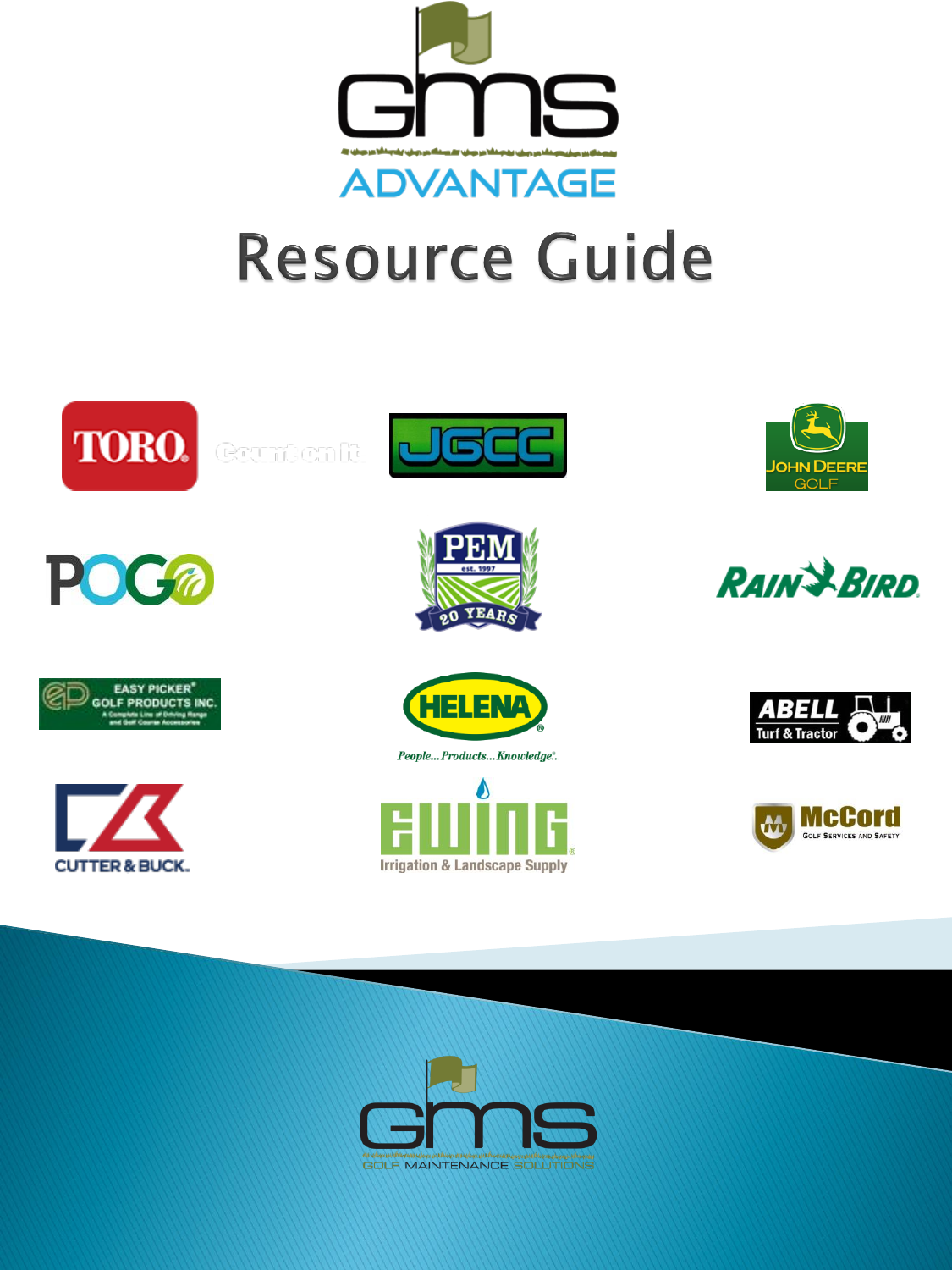

Welcome to GMS Advantage! We are here to help you and your club gain the Advantage with great benefits created for you as a GMS Advantage Member.

### YOUR BENEFITS INCLUDE

- Purchasing discounts with our industry leading suppliers. Our supplier programs\* will save you money and help you get more out of your budgeted dollars.
- Online specials you can purchase directly through our new website [www.golfmsolutions.com](http://www.golfmsolutions.com/)
- Free unlimited job posts and access to all postings from other GMS Advantage Members.
- Free unlimited equipment / golf course supply posts and access to all postings from other GMS Advantage Members.
- Free resume postings and views.
- Nation-wide network with Superintendents who are in the field and have access to industry leading trends, job openings and decision makers.

\*Some supplier programs (John Deere, Rainbird and Toro) are designated Platinum Programs. GMS Advantage Platinum Programs are only available to Golf Maintenance Solutions (GMS) advisory plan courses. Some restrictions may apply.

Call Steve at (630) 220-5977 for information on how to become an advisory plan course.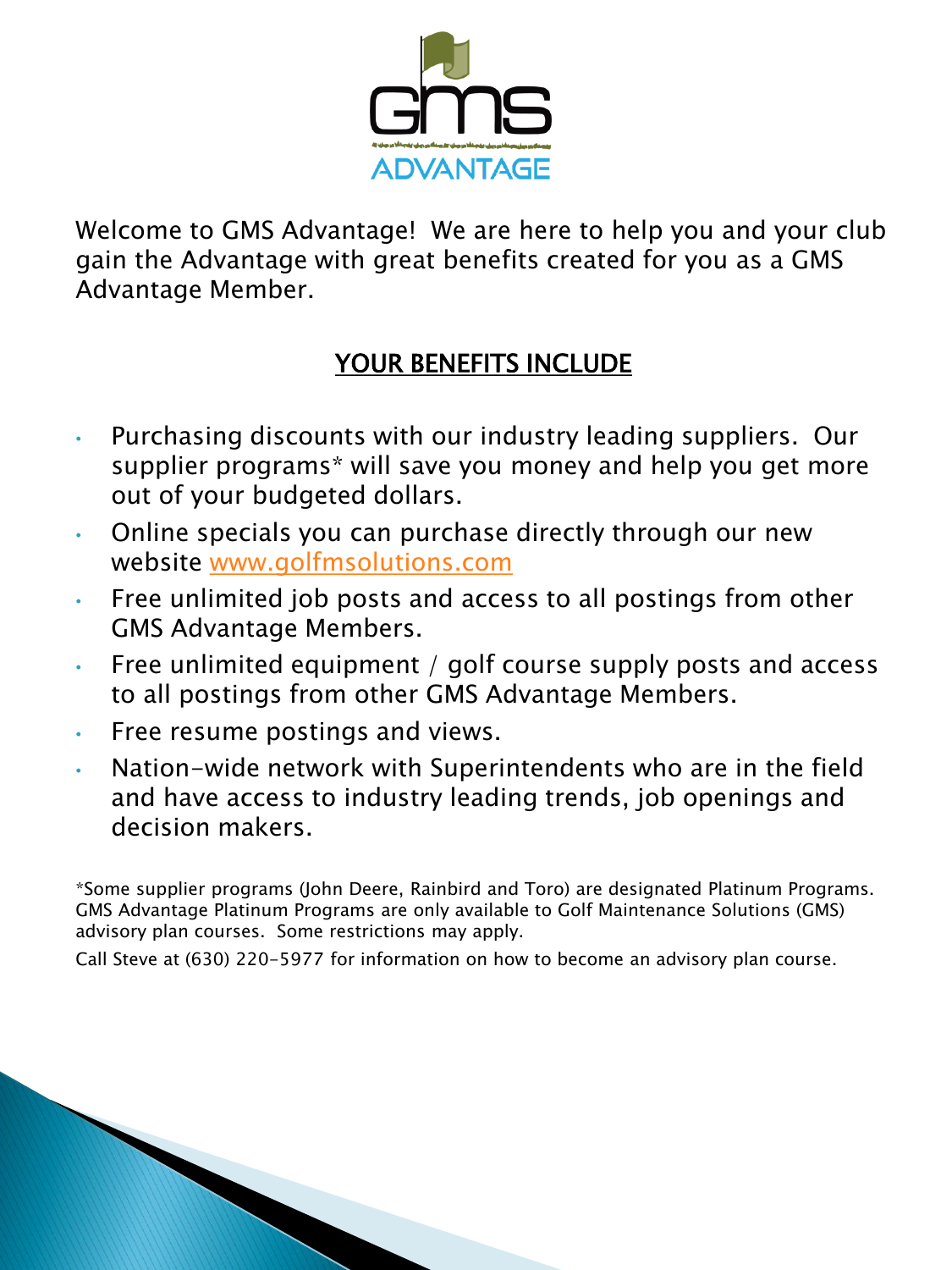



GMS Advantage Members receive discounted pricing on Ewing Irrigation & Landscape Supply products. Ewing's extensive product line makes shopping easier than ever for Golf Course Maintenance purchasing.

Discounted pricing may vary by region. For specific GMS Advantage discounting contact……….

> Steve Sakurai National Golf Products Sales Manager Ewing Irrigation Landscape & Supply [\(909\) 228-3299](mailto:ssakurai@ewingirrigation.com)

ssakurai@ewingirrigation.com

View Ewing's extensive product line at www.ewingirrigation.com

Call Steve Schendel at GMS (630) 220-5977 for assistance with any orders or for a credit application. Mention you are a GMS Member when ordering.

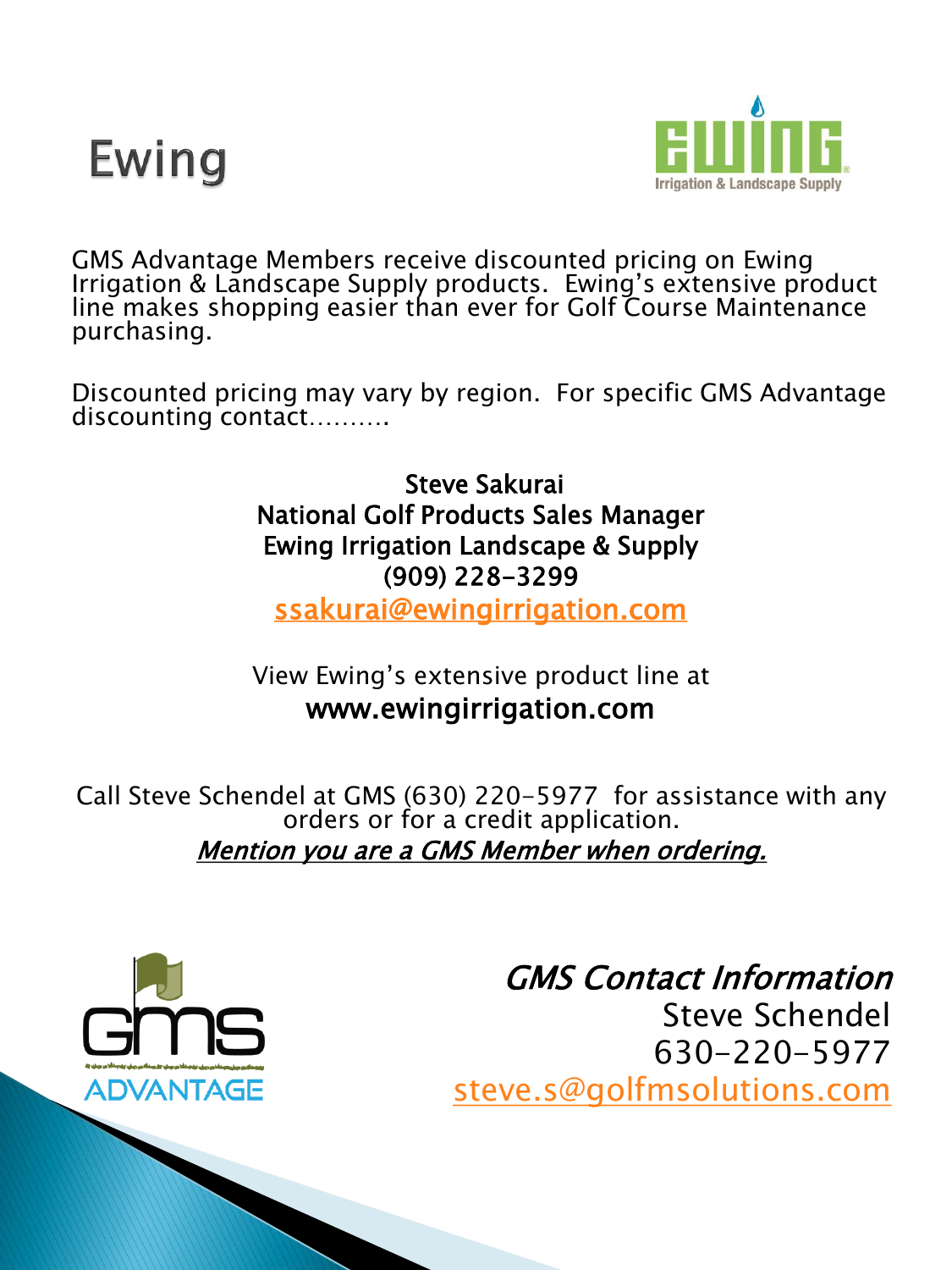



JGCC has been providing quality golf course construction throughout the United States for over 25 years. Experienced in all areas of golf course construction , JGCC can help with all your project construction needs.

GMS Advantage members receive special pricing on all JGCC projects.

Let JGCC help with your course improvements.

For consultation and quotes Call David Johnson (309) 314-0598 or (309) 314-6769

#### Mention you are a GMS Advantage Member when you call for discount pricing in your region!

Call Steve Schendel at GMS (630) 220-5977 with any questions regarding the program.

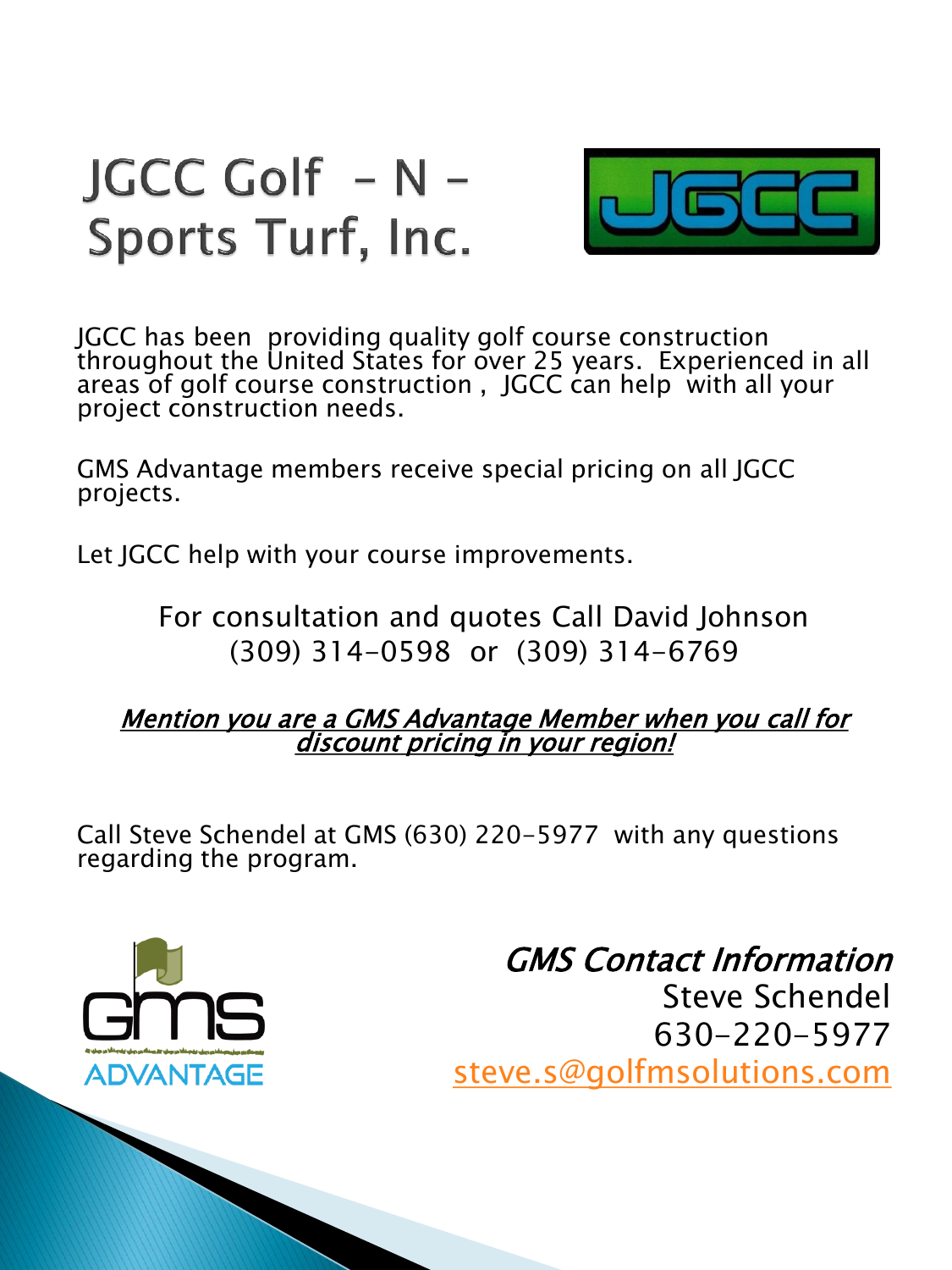



Designed specifically for outdoor applications on golf courses, PEM High Traffic Matting features a soft plastic construction and unique porous, vinyl loop mat design that reduces slippage even when wet.

#### Through GMS Advantage receive 10% off PEM retail pricing on all PEM Surface products.

PEM is your solution for bridges, steps, walkways, cart paths, as well as locker room / pool flooring for all your slip resistant needs!

Contact Name: Rob Amelung Contact Number: (314) 952-0097

Contact Email: [rob.amelung@pemsurface.com](mailto:rob.amelung@pemsurface.com)

https://www.pemsurface.com/golf.html

To order Contact Rob Amelung direct and let him know you are a GMS Advantage member to receive 10% off.

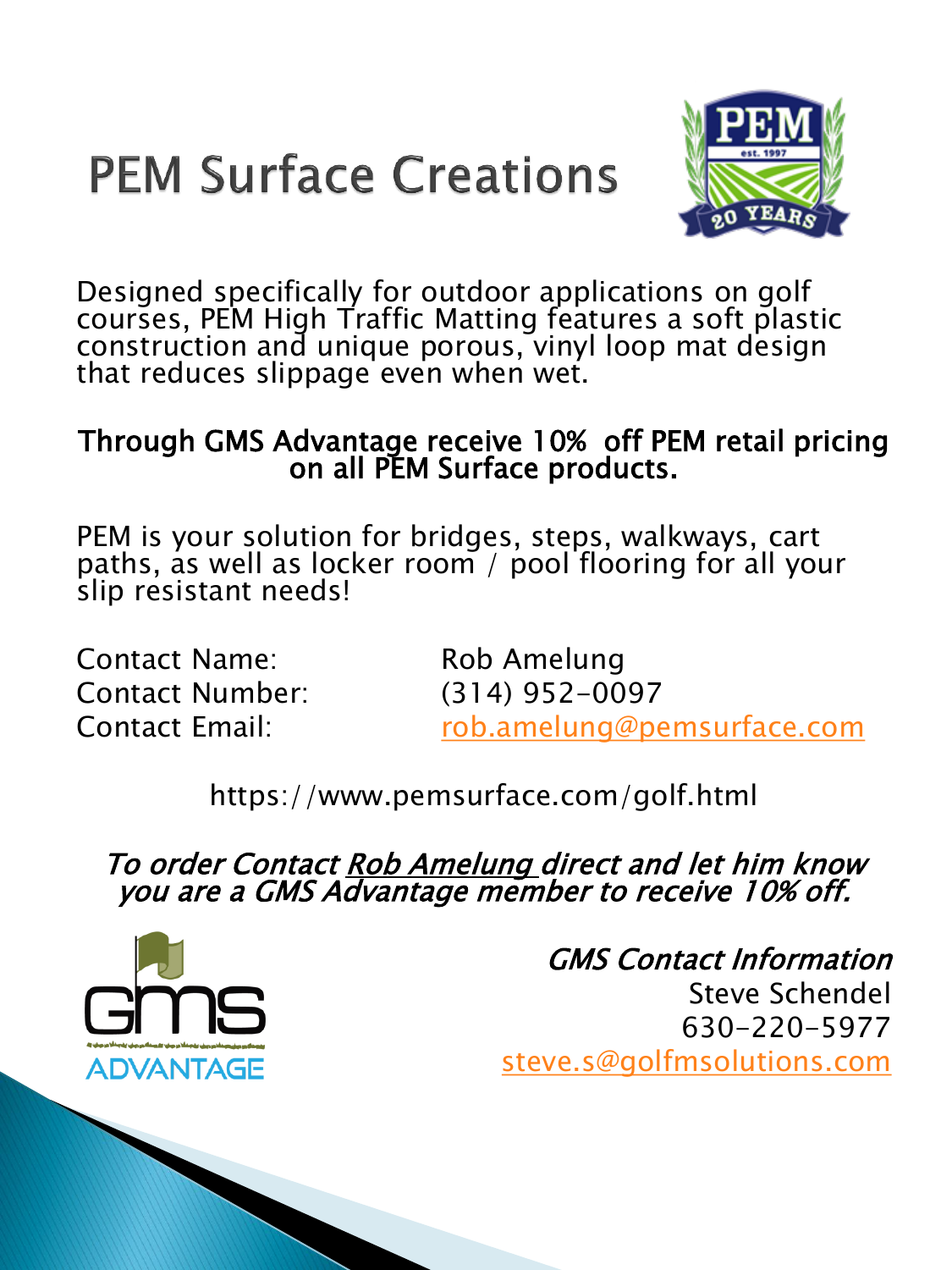# **McCord Golf Safety**



GMS Advantage members receive unlimited use of safety training videos (in English and in Spanish) for 12 months.

### GMS Advantage special pricing is only \$250 / year (\$50 off regular price of \$300 / year!)

Start 2018 off with your safety training already in place!

Contact Name: Mickey McCord Contact Number: (919) 345-5831

Company McCord Golf Safety Contact Email: mccordgolf@gmail.com

To order Contact Mickey McCord direct and let him know you are a GMS Advantage member to receive your discounted pricing.

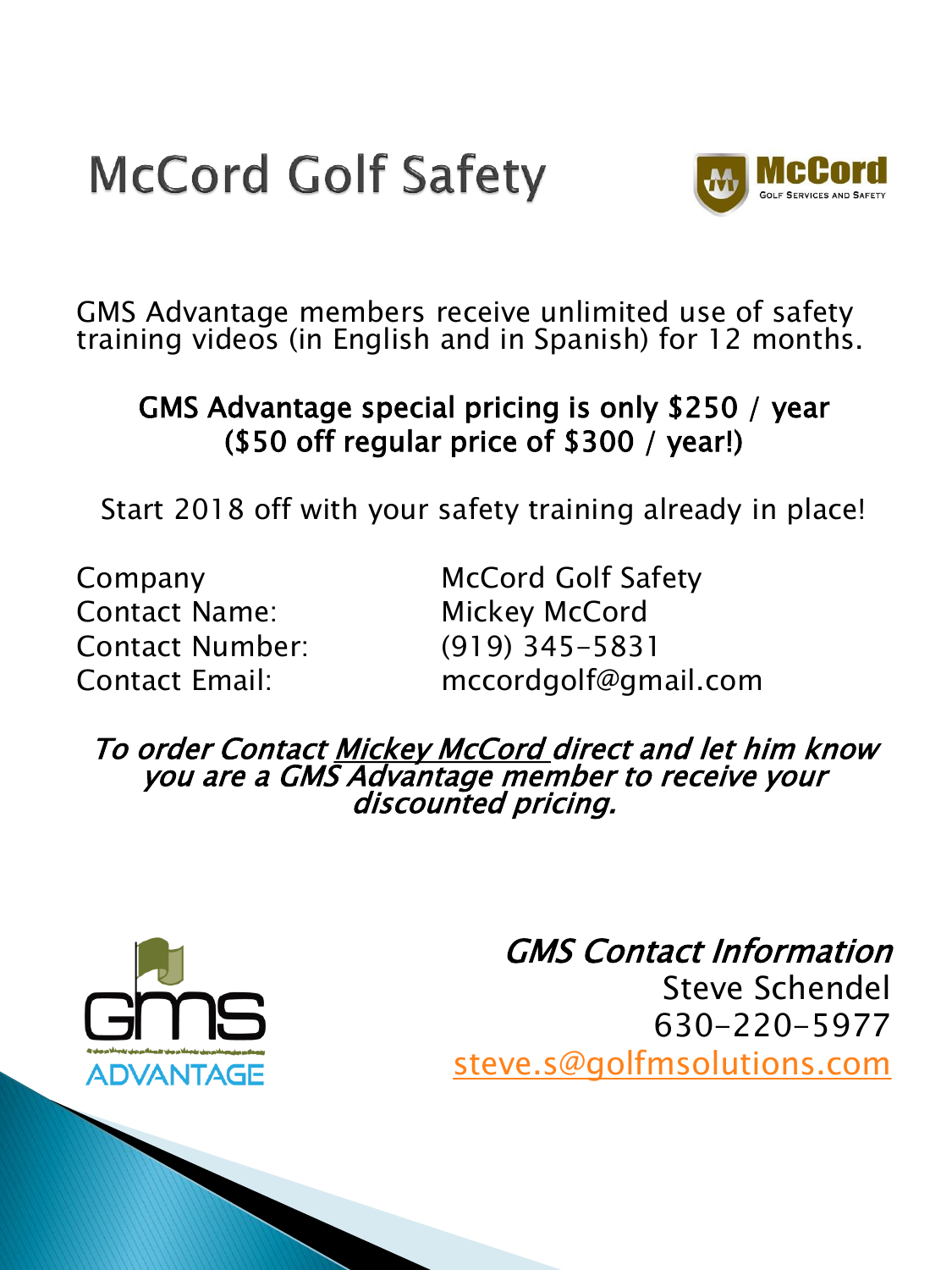



GMS Advantage Members receive best pricing offered from Helena on all products. With national presence and free freight, Helena can meet all your fertilizer and chemical needs.

GMS Advantage Members qualify for the following product credit or rebate structure (based on annual spend)

> $$10,000 - $29,999 = 1%$  $$30,000 - $49,999 = 2%$ \$50,000 or more = 3%

GMS Advantage Members receive free freight on all orders.

GMS Advantage Members receive free soil testing (up to 10 samples).

Call Steve Schendel at GMS (630) 220-5977 for assistance with any orders or for a credit application. Mention you are a GMS Member when ordering.

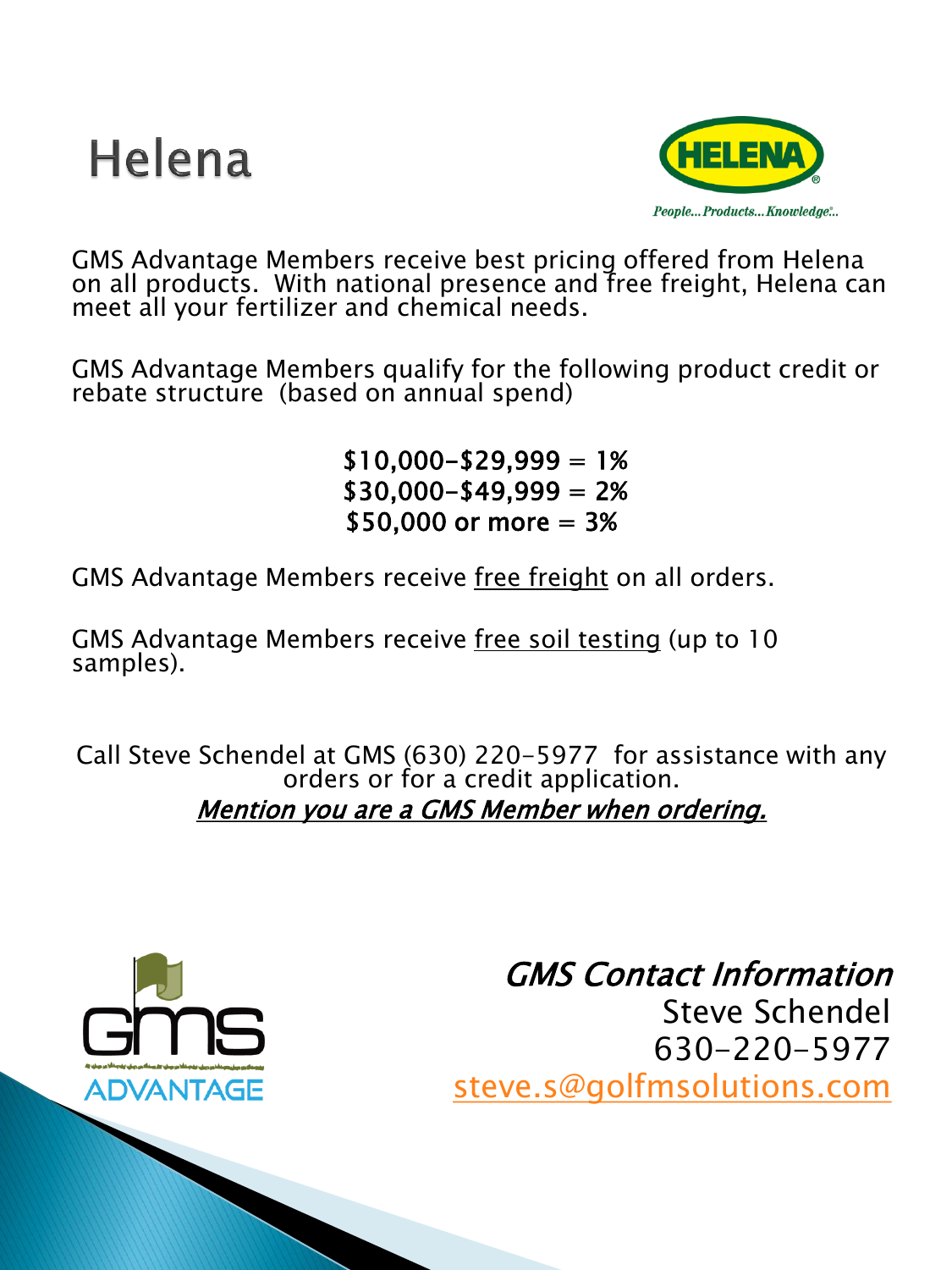## Cutter & Buck / Clique



GMS Advantage Members receive WHOLESALE PRICING on select Cutter & Buck and Clique uniforms and clothing.

Quality apparel and service for you and your staff!!!

Contact Name: Erik Tate

Company Cutter & Buck / Clique Contact Number: 1 (734) 646-0414 Contact Email: erik.tate@cuttersales.com

To order…..Contact Erik Tate direct and let him know you are a GMS Advantage member.

Send in credit application and PNG file of your logo.

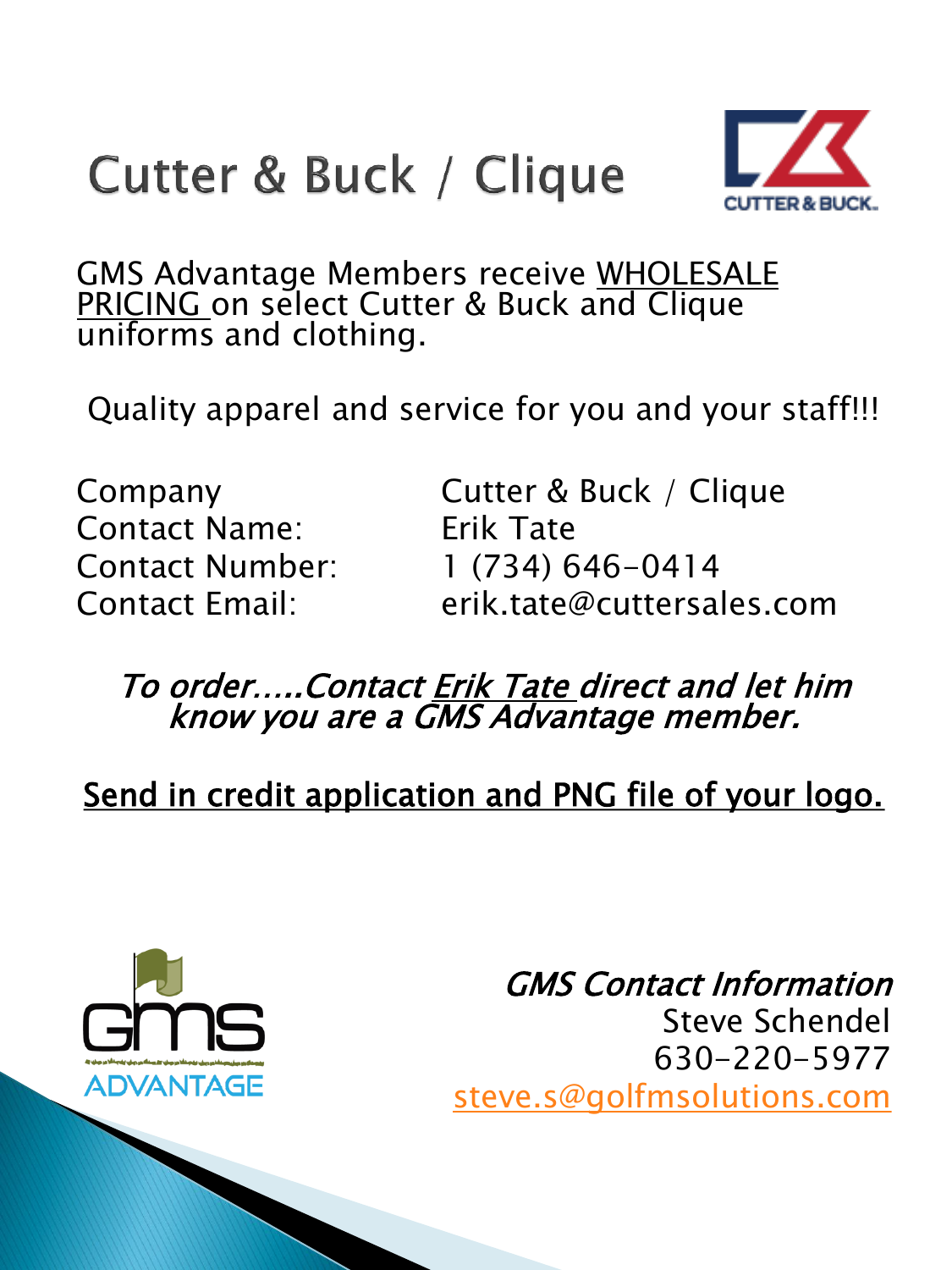



GMS Advantage Members receive the following special pricing when ordering POGO products and or services....

| <b>POGO Pro</b>       | \$1,999                         |  |
|-----------------------|---------------------------------|--|
| <b>POGO Mini</b>      | \$1,250                         |  |
| <b>Turf Pro Cloud</b> | $$849$ 1 year / \$ 1,249 2 year |  |
| <b>POGO Weather</b>   | \$7.999                         |  |

Products come with a 2-year manufacturer's warranty.

### To Place Orders Call Steve Schendel direct at (630) 220-5977

### Or order direct at www.golfmsolutions.com



## GMS Contact Information

Steve Schendel 630-220-5977 [steve.s@golfmsolutions.com](mailto:steve.s@golfmsolutions.com)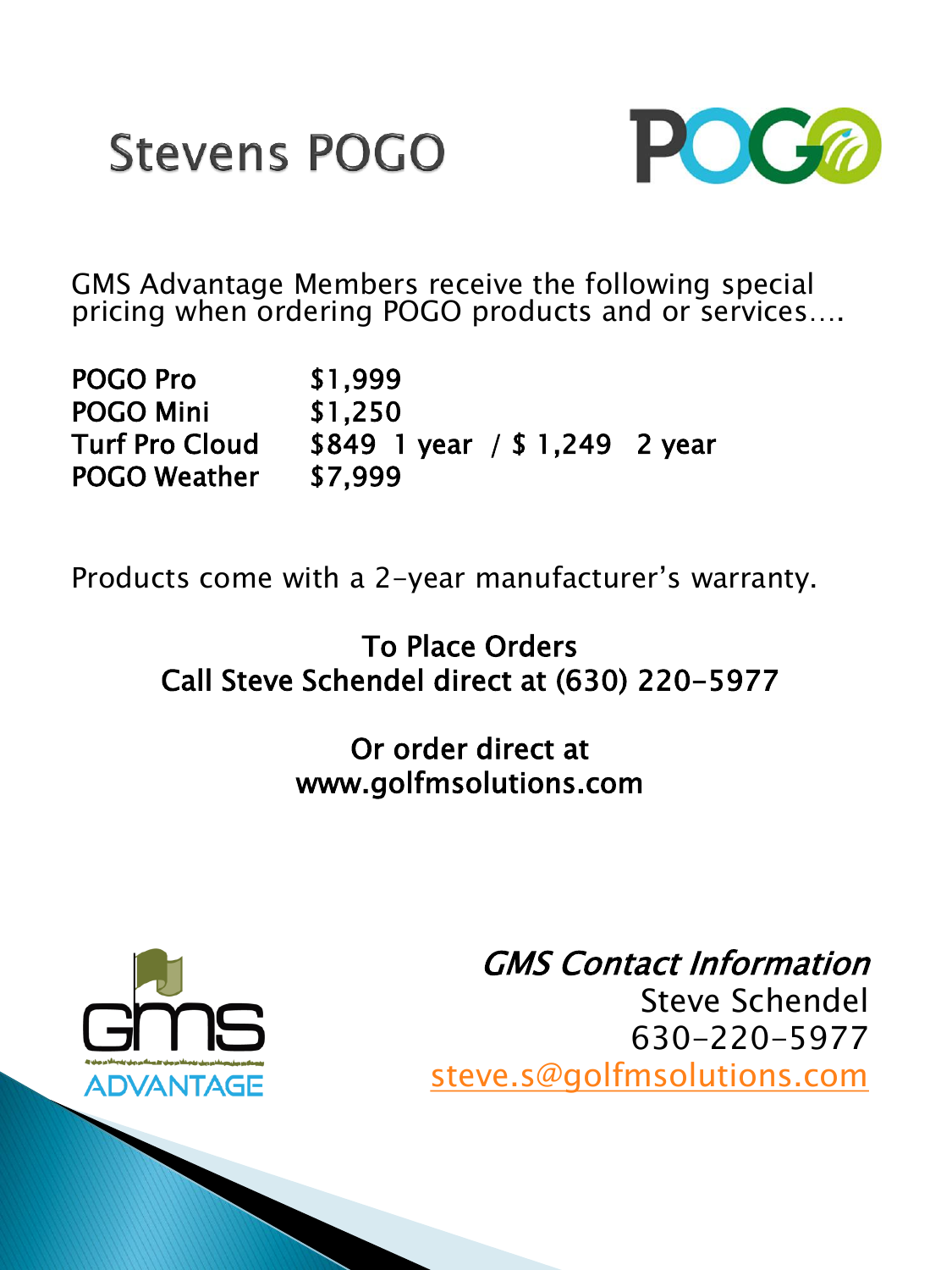# **Abell Turf & Tractor**



Abell Turf and Tractor is your one stop shop for NEW AND USED equipment purchasing, turf equipment rentals, and equipment parts. The GMS Advantage program includes….

- $Cost + 15\%$  on all new AND used equipment, parts and accessories.
- List of equipment manufacturers on next page
- Rental fleets if purchased, course gets 50% of rental fee towards purchase price.
- Extended warranty on used equipment purchases (1 year).
- Technical support for mechanics at no charge.
- Examples of short term rentals in the program include...
	- $\cdot$  Toro ProCore 648  $\cdot$  \$1,500 / week
	- Tractor w/ PTO core aerifier \$4,000 / month

To order or if any questions, email BOTH…….

[fabell@abellturf.com](mailto:fabell@abellturf.com) 

And

[rblowers@abellturf.com](mailto:rblowers@abellturf.com) Cell Phone: (770) 490-9735

Mention you are a GMS Advantage Member when ordering.

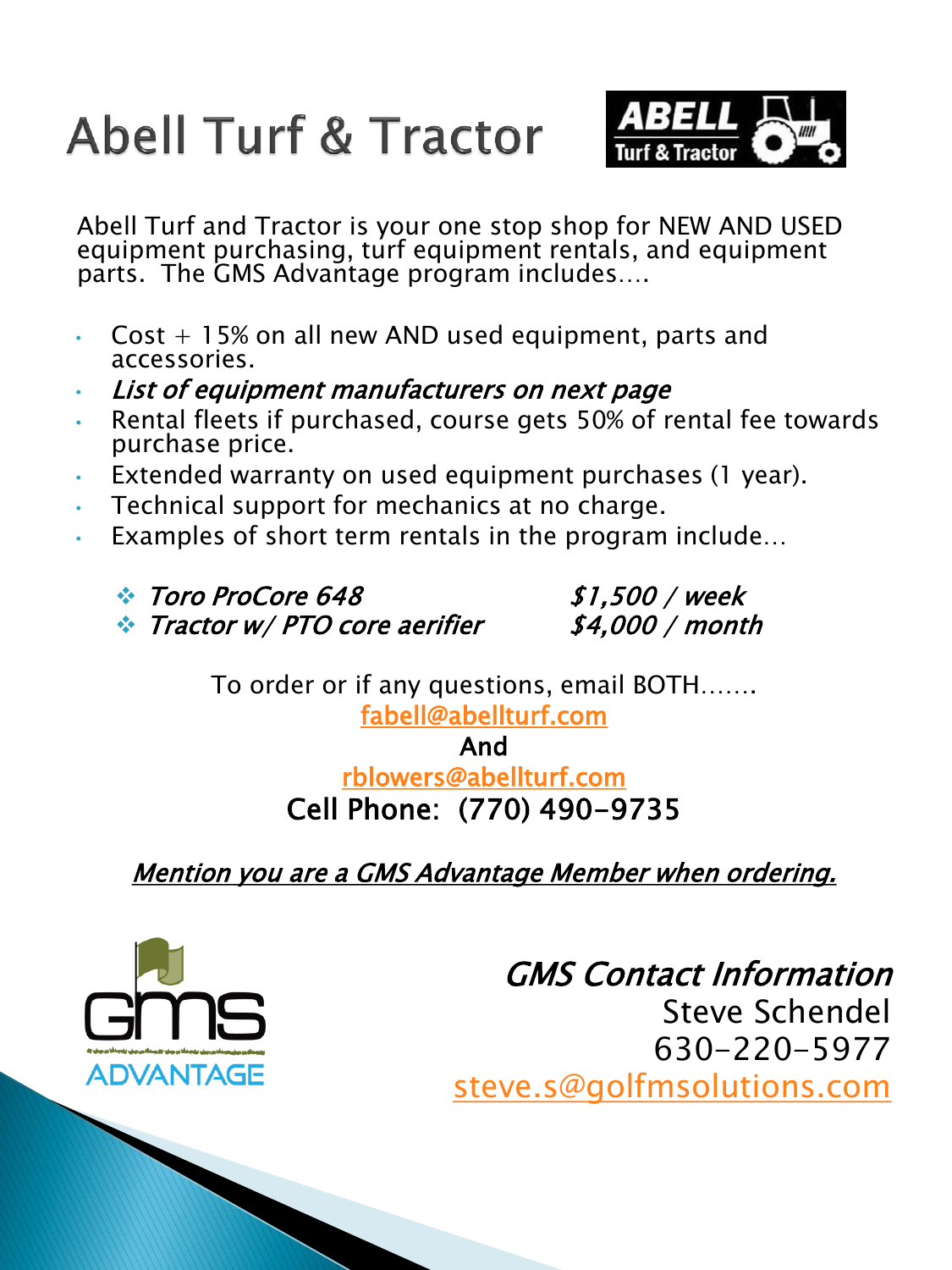## **Abell Turf & Tractor**



## Equipment Manufacturers Included in GMS Advantage Program

Aerway ExMark Pronovost Trailers Advance Turf Technologies Gandy Gandy SDI Sprayers Agrimetal Graden R&R Anderson Product Lines Gravely Red Max Atom Bunker Edgers Greens Groomer Sisis Billy Goat **Example 2** and the Hydro Pumps STEC Bernhard Stihl School and Stihl Stihl Stihl Stihl Stihl Stihl Stihl Stihl Stihl Stihl Stihl Stihl Stihl Stihl Briggs & Stratton Engines TRM Subaru Engines Dakota Top-Dressers Kawasaki Trion Golf Lifts Dream Turf (Sweep N Fill) Kohler Engines Tru-Cut Eastman Hover Mowers Kubota Tractors Tru-Surface Products EZ Trencher Maruyama Turf Pride Products EZ Go Northern Tool Woodbay

Email orders to BOTH……. [fabell@abellturf.com](mailto:fabell@abellturf.com) (Franklin Abell) And [rblowers@abellturf.com](mailto:rblowers@abellturf.com) (Randy Blowers) Cell Phone: (770) 490-9735

Mention you are a GMS Advantage Member when ordering.



For questions and support call Randy Blowers at Abell Turf & Tractor. (770) 490-9735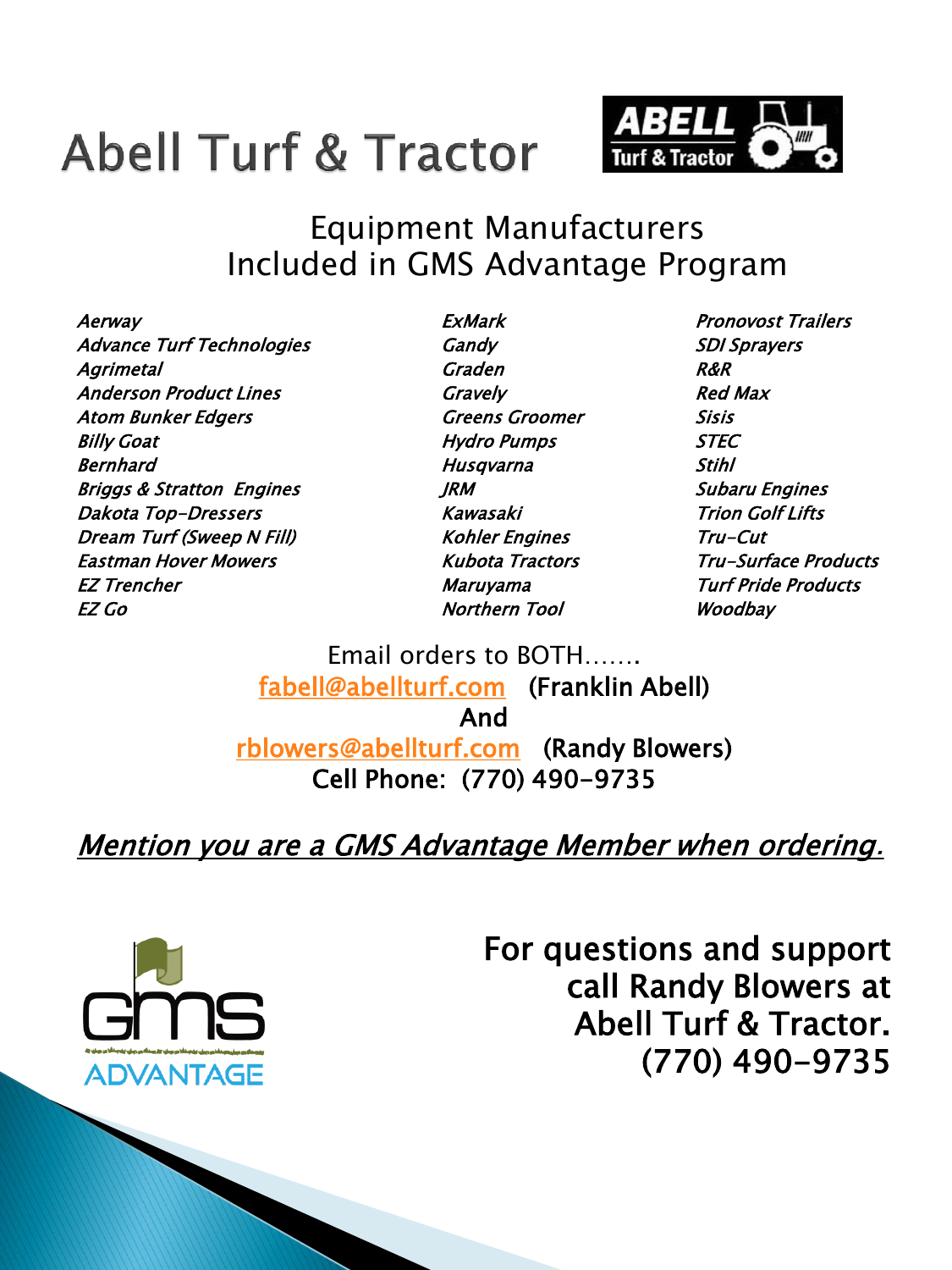



GMS Advantage Members receive the following discounts when ordering products through Easy Picker….

Par Aide Products 15% off list price Standard Golf Products 15% off list price Easy Picker brand products 20% off list price

Order products direct through Easy Picker and mention Golf Maintenance Solutions (GMS) to receive price discounts.

Call in orders to (800) 641-4653

Mention you are a GMS Advantage Member when ordering.

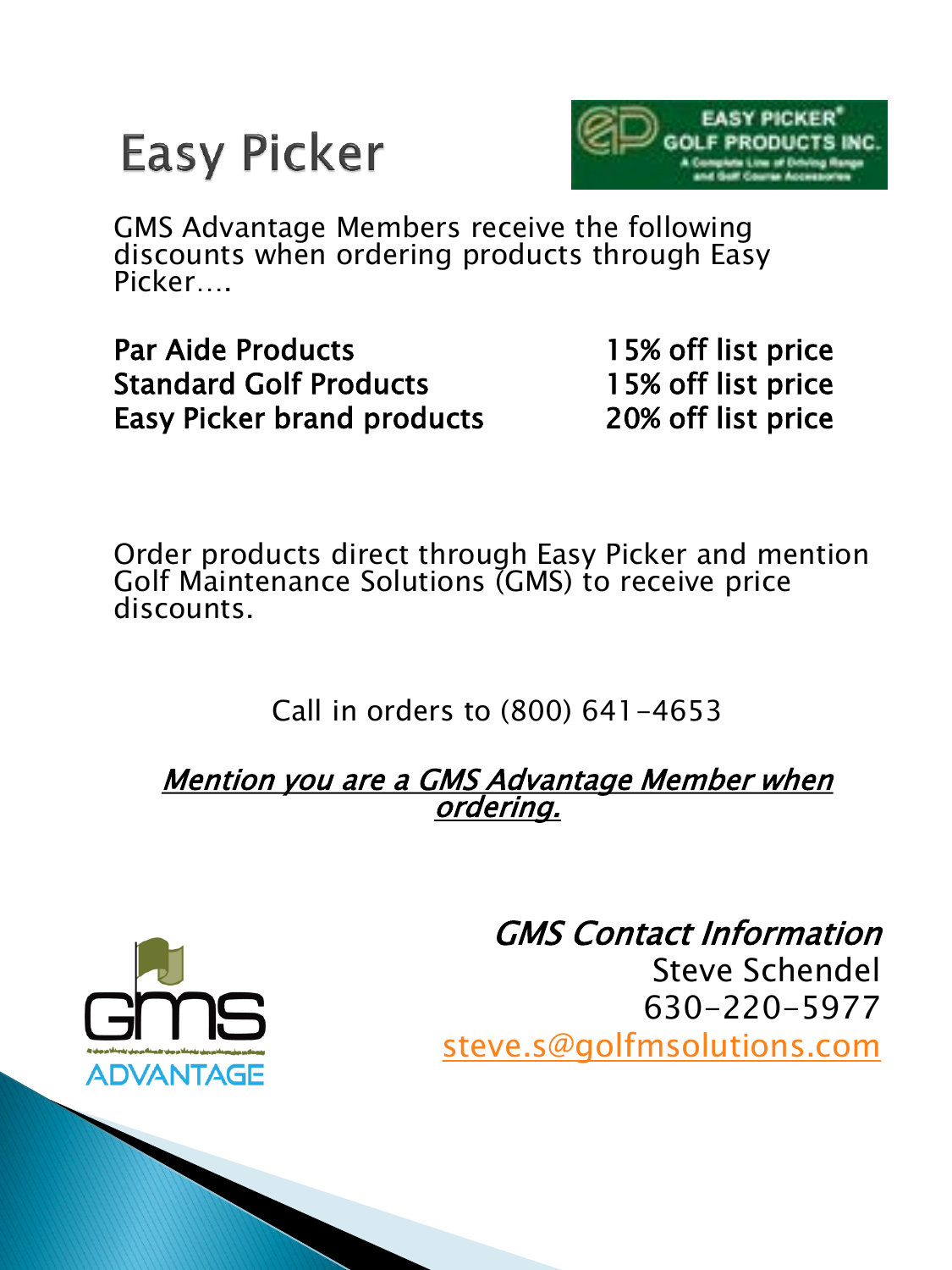



GMS Advantage Members\* receive industry leading discounts off John Deere suggested list pricing on equipment.

#### Includes:

- Reel mowers
- Rotary mowers
- Aerification equipment
- Bunker rakes
- **Sprayers**
- **Tractors**
- ProGators, urf Gators and E-Gators

#### For specific discounts and more information, please contact Steve Schendel at GMS Advantage (630) 220-5977.

\*This program and all applicable discounts are reserved for GMS advisory plan courses only (not for annual fee GMS Advantage Members). Some restrictions may apply. Call Steve at (630) 220-5977 for information on how to become an advisory plan course.

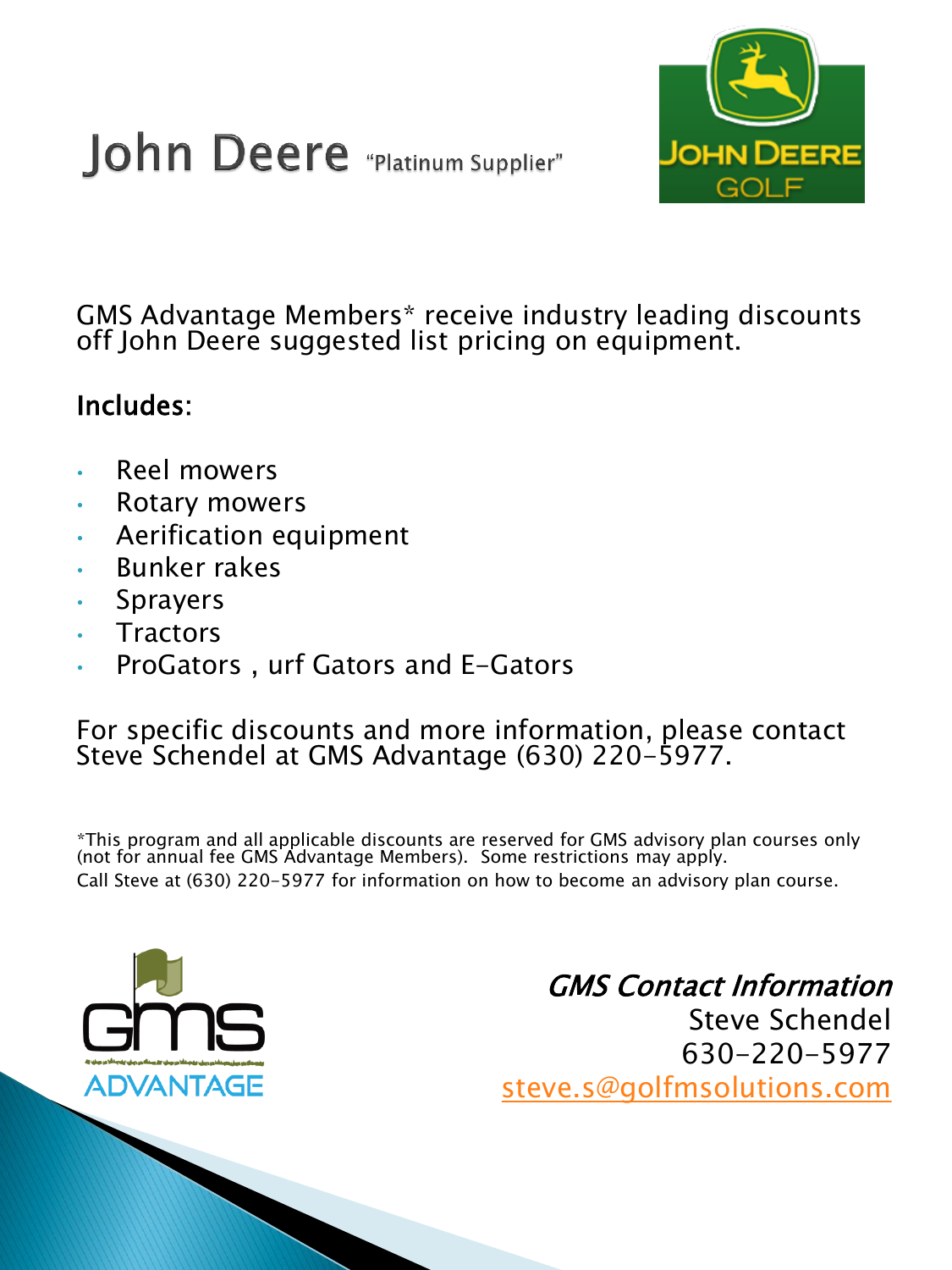**Rain Bird** "Platinum Supplier"



GMS Advantage Members\* receive industry leading discounts off Rain Bird suggested list pricing.

#### Includes:

- Day to day whole goods
- GSP renewals
- Swing joints
- Parts

For specific discounts and more information, please contact Steve Schendel at GMS Advantage (630) 220-5977.

\*This program and all applicable discounts are reserved for GMS advisory plan courses only (not for annual fee GMS Advantage Members). Some restrictions may apply. Call Steve at (630) 220-5977 for information on how to become an advisory plan course.